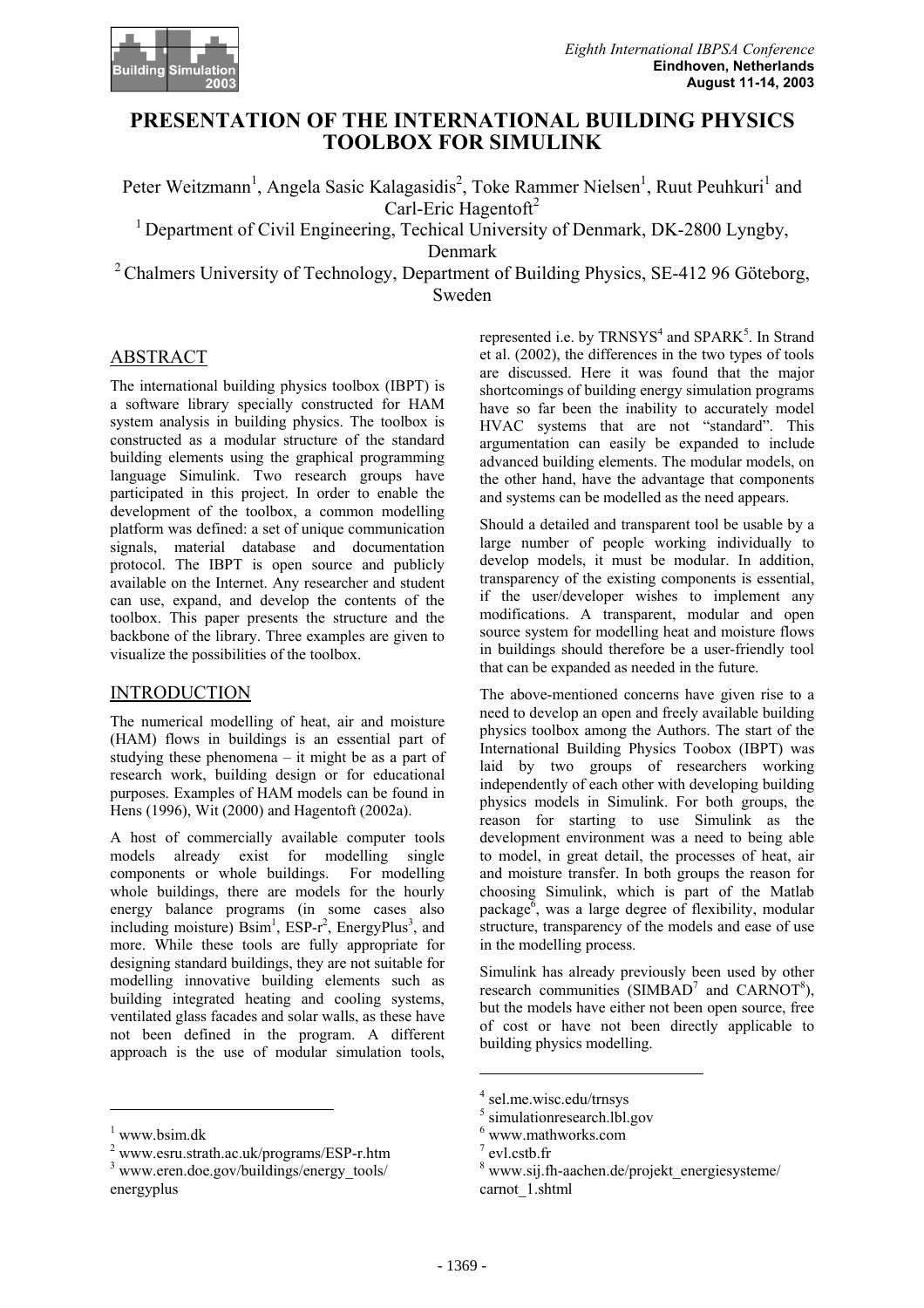

**Figure 1 Main window of the International Building Physics Toolbox**

The modular structure in Simulink - using systems and subsystems - makes it easier to maintain an overview of the models, and new models can just as easily be added to the pool of existing models. Another advantage of using Simulink is the graphical programming language based on blocks with different properties such as arithmetic functions. input/output, data handling, transfer functions, state space models and more. Furthermore, Simulink has built-in state of the art ordinary differential equation (ODE) solvers, which are automatically configured at run-time of the model. Therefore, only the physical model needs to be implemented, and not the solver. Further, models can be created using a number of different approaches. These include assembling models directly in Simulink using the standard blocks, Matlab m-files, S-functions, and Femlab<sup>9</sup> models using one-, two-, or three-dimensional finite element calculations. This wide variety of modelling techniques with different advantages and disadvantages means, that the optimal choice can always be made with respect to the task.

The graphical approach also makes it easy to show the very complex interaction between the different parts of the model. In addition, people who are not used to programming can easily get started building their own models or altering existing ones. Therefore, the toolbox also represents a good way to teach building physics.

Comparing IBPT to other modular building energy simulation programs (i.e. TRNSYS, SPARK and EnergyPlus), a few notes can be made. (1) IBPT does not require the same level of detailed programming knowledge (but advanced programming is possible), (2) it can use Simulink's built in solvers (but new solvers can be added by the user), (3) a large degree of integration using the Matlab package can be achieved and as described below (4) all programming code is freely available from the website.

The vision behind the development of the IBPT is to create a website (http://www.ibpt.org) with a set of

 $\overline{\phantom{a}}$ 

block models for modelling building physics. On the website, the blocks are freely available for download.

A 'block' is a common term for the basic elements used during the modelling process. Five categories of blocks have been defined. They are:

- constructions (e.g. walls and windows)
- zones (e.g. room models)
- systems (e.g. HVAC systems)
- helpers (e.g. handling of weather data)
- gains (e.g. internal heat gains).

These five categories are organized in a Simulink block library as shown in Figure 1.

New blocks can be added by the users, thereby ensuring the development of the contents of the toolbox.

The cornerstone of the IBPT is made up of the definition of a set of data arrays for exchange of data between blocks. A total of seven different arrays have been defined. The use of these data arrays ensures that the blocks can communicate with each other – even if different people have developed the blocks independently of each other!

Besides the data arrays, two more key elements exist. They are: a key for the documentation of the blocks and a database of material properties. This can be found in Sasic (2002) and Nielsen et al. (2002). On the website, a description of the functionality of each of the blocks is available. Also, a detailed description (Rode et al., 2002) of the interface between the blocks can be downloaded, so new blocks can be created and be in compliance with the existing blocks from the toolbox.

Different blocks can have different levels of details and processes. Some construction blocks may model only heat transfer while others may have both heat, air and moisture transfer. Also, the blocks can use different modelling techniques and have different accuracy in the modelling.

In this paper, the International Building Physics Toolbox (IBPT) for Simulink is presented. The paper describes the work that has led to the present state of

<sup>9</sup> www.comsol.com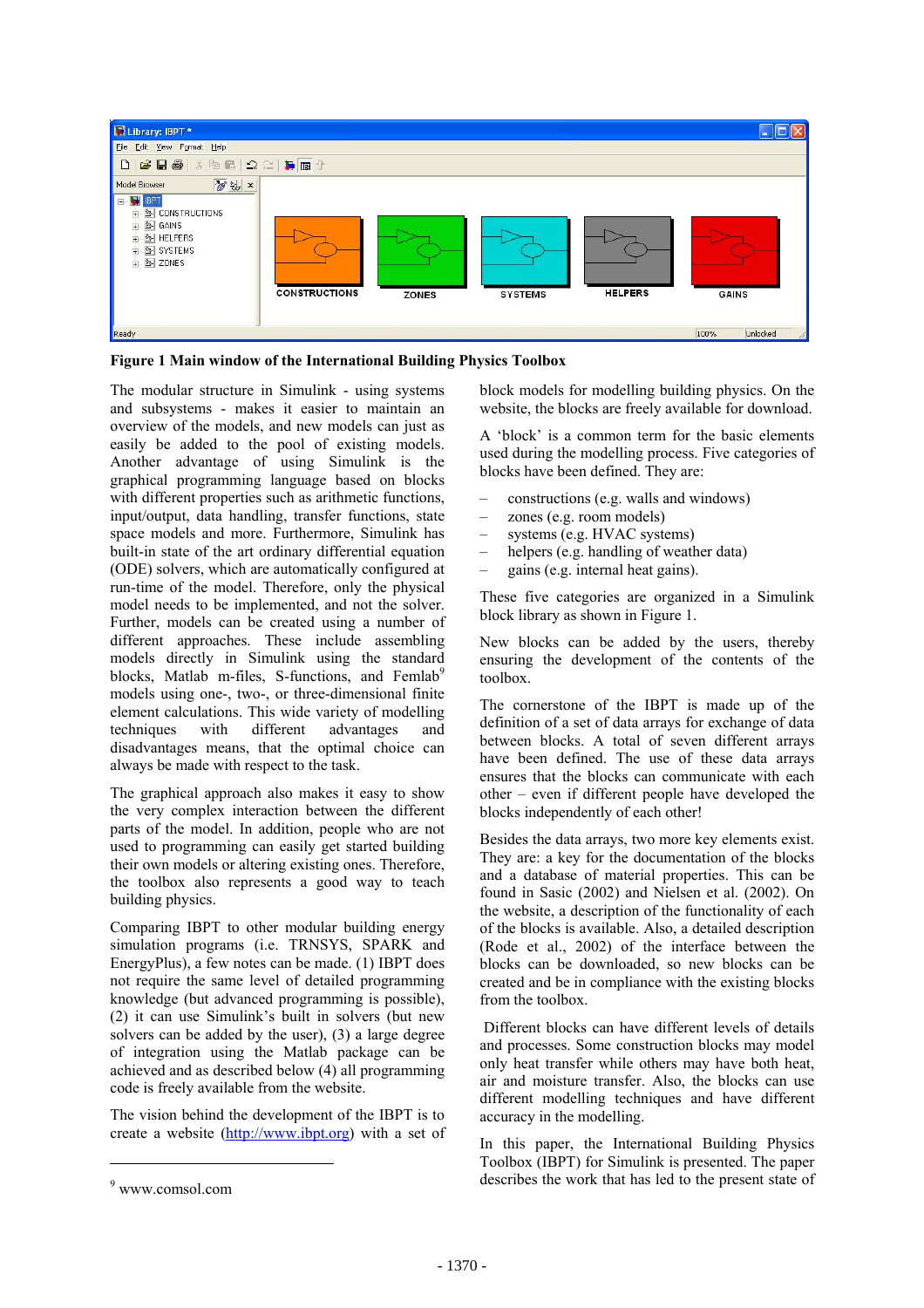the toolbox and the background for the choices that have been made.

# TOOLBOX

As described above, the IBPT consists of three cornerstones, which are: (1) the set of seven data arrays, (2) a material database and (3) the requirements for describing and documenting the blocks.

Initially however, the blocks presently existing in the toolbox are briefly presented

### BLOCKS IN THE TOOLBOX

In the first version of the IBPT, which is presently available for download, a limited number of blocks are available. These include a zone model, input of weather data, ventilation and inner walls, outer walls and windows. These blocks can be used to perform simple energy balance calculations on simple rooms. Below in the examples, the development of two new blocks is described.

An example of a block is shown in Figure 2. The block accepts three input arrays and returns one output array. All data exchange between blocks is in the form of arrays, which contains a predefined set of data.

# DATA ARRAYS

Seven data arrays have been defined for the data exchange between the blocks in the models. The arrays have been given the following names:

- Surface weather data array
- Construction array
- System array
- Geometry array
- Zone array
- Radiation array
- Gain array

Each of the arrays includes the necessary physical states and properties at the interfaces of the boundaries between the blocks. This way the data exchange between the blocks can always be handled using the pre-defined arrays, regardless of the level



**Figure 2 Example of block used in toolbox. In this case a window.** 

**Table 1 Construction array** 

|                            | <b>Symbol Description</b>     | Unit             |
|----------------------------|-------------------------------|------------------|
| $R_c$                      | Convective thermal surface    | $m^2$ K/W        |
|                            | resistance                    |                  |
| $T_{s}$                    | Surface temperature           | $^{\circ}C$      |
| $R_p$                      | Moisture surface resistance   | Pa s $m^2/kg$    |
| $p_{s}$                    | Surface vapour pressure       | Pa               |
| $R_a$                      | Air flow resistance           | $m^3/(s$ Pa)     |
| $P_a$                      | Air pressure                  | Pa               |
| $Q_{sun}$                  | Transmitted solar energy      | W/m <sup>2</sup> |
| $\boldsymbol{\mathcal{E}}$ | Surface emissivity            |                  |
| $T_{\rm dir}$              | Inlet temperature of air flow | $\rm ^{\circ}C$  |
| $\varphi_{air}$            | Relative humidity of air      |                  |
|                            | flow                          |                  |
| Snr                        | Surface number                |                  |

of detail used in the models. An example of the data the arrays is the construction array shown in Table 1. The construction array is the output from a construction element (wall, window), and it includes the conditions at the surface along with data for transmitted solar energy and air flow through the construction. This array covers both opaque, translucent and transparent constructions, and constructions with air gaps or openings

The reason for using the predefined arrays is that the output from any type of component is known, concerning type and order of data in the array. Therefore, when creating new models, the type of input and output from other blocks is already known. The blocks just need to be connected, and they will be able to communicate with each other. This approach will inevitably give arrays where one or more of the data positions in the array are not activated. However, at the same time the same array can be used from all components of the actual type regardless of the model.

From Table 1, it can be seen that some choices have been made with respect to which data should be exchanged. As an example, the convective thermal surface resistance has been defined to be an output from the construction – and not an input from the zone array. Therefore, the calculation of the convective thermal surface resistance must be performed in the construction block. Of course, this could also have been done in the zone model. This example illustrates the type of choices and considerations involved in the design process of the communication arrays.

In case it should be necessary to include further data in the exchange between blocks (i.e. if a control system variable depends on a given parameter which is not included in the pre-defined arrays), this can be done by using a user-defined array.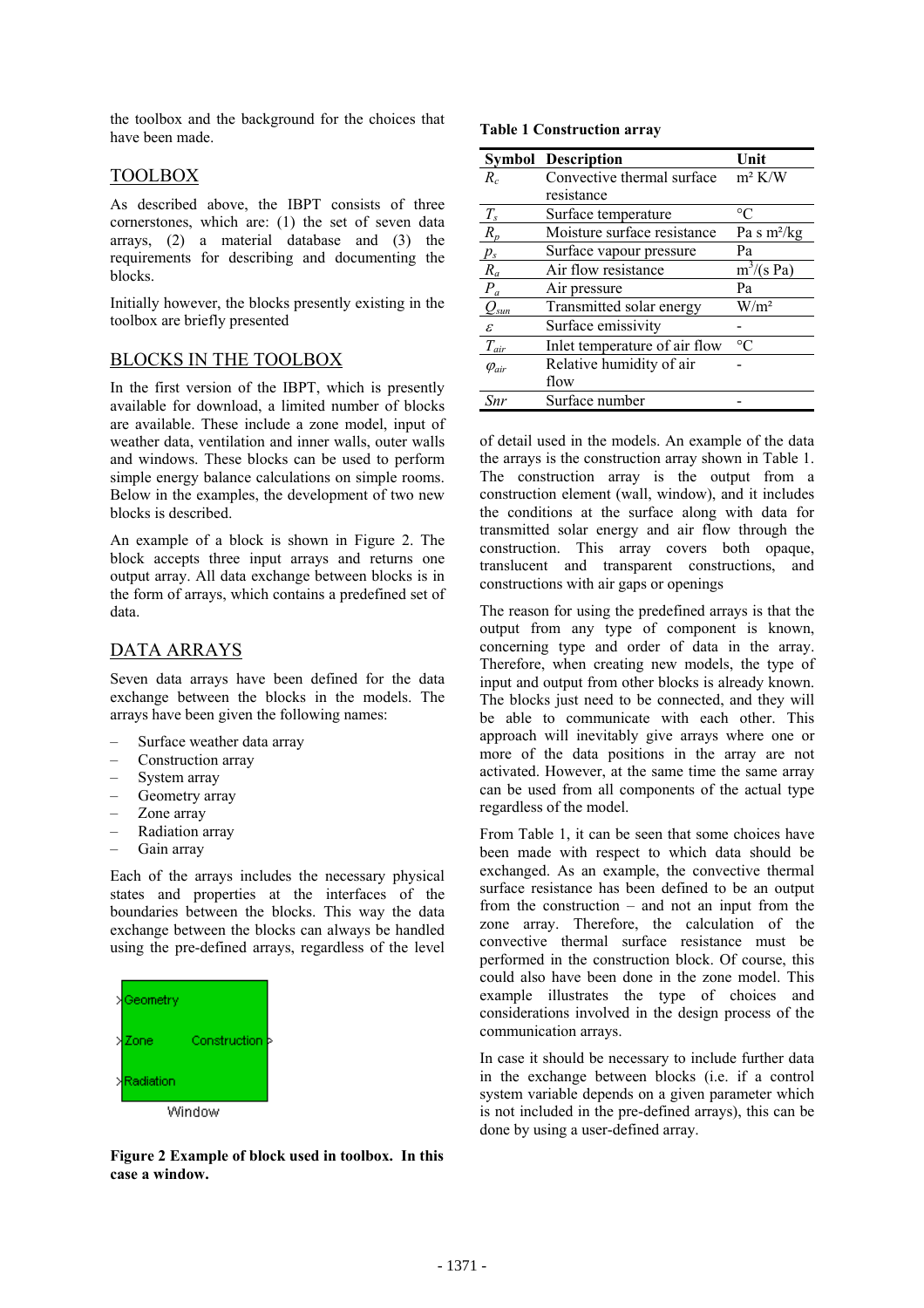# MATERIAL DATABASE

The material parameters are arranged in a material library created in the form of **structures**. Structures are multidimensional Matlab arrays with "data containers" called fields. Each field has certain name and can contain any kind of data: text, scalar or array/matrix. Here is an example:

```
data(1) name='insulation'
data(1).dry density=100
data(1).lambda_dry=0.04 
data(1).absorption RH=
         [0.05 \ \overline{0.015} \ 0.025 \ \ldots]data(1).absorption U=
         [0.001 \ 0.002 \ 0.008 \ ...]
```
Each material from the library is described by the same set of data, but with the different index, e.g. (data(2)). These structures called "data()" are saved to a Matlab file, e.g. *DATABASE.mat*. In order to access this structure from Simulink, the file must be loaded either in the Matlab Workspace or by the block mask initialisation to the local Workspace. Now there is an access to the structure, which can be used in the model as any other variable. The different materials can be given an index in the block mask by using a pop-up menu and after choosing the material; all the material parameters in this block are valid only for the material chosen.

Keeping the same structure, and especially field names, any user can create his/her own material library. It should be stressed, anyway, that a range of field names are already definite for particular uses. Any other material property can be added, just with another describing name. This allows users and developers to use their preferable material parameter presentations matching their models.

# DOCUMENTATION

Each block in the toolbox is documented according to the following paradigm:

- Description a short description of the use of the block
- Block diagram the "front page" of the block as it appears in the toolbox
- Input to the block  $-$  which arrays does it require as inputs?
- Output from the block which arrays does it output?
- Block mask here different properties for the block can be set. E.g. the insulation thickness in a wall
- Variables variables used in the mathematical model
- Mathematical model a documentation of the mathematical model used
- Simulink model the implemented model
- Miscellaneous connection to the neighbouring blocks, logging of results, etc

Validation  $-$  if a block has been validated, this must be included. The validation can be a comparison to hand calculations and/or measurements

This documentation is important in the use of the IBPT, as it is here the model is described with respect to the level of detail (what is included and what has been left out). The documentation is also a help file for the user in case of difficulties in using the block.

### EXAMPLES

Three examples are given on the use and flexibility of the IBPT. Example 1 shows the implementation of an outer wall with heat, air and moisture transport, which is directly modelled using Simulink blocks. In Example 2, a floor heating system is modelled. This is done using an S-function. Finally, in Example 3, a room model including the blocks from the two first examples is created. It should be noticed, that the blocks in the two examples have been created by different research groups. They have been built in accordance with the requirements of the IBPT, and are thereby able to work together in the room model.

Notice that where the numerical model in Example 1 has been validated, this is not the case for the models presented in Example 2 and 3. Work is in progress to validate the models used here.

# EXAMPLE 1: WALL

The wall is treated as a multi-layered structure of different materials in direct contact or connected through a ventilated or non-ventilated air gap. 1D heat, air and moisture (HAM) transfer through the wall is solved numerically using the control volume method.

An example of a numerical procedure and Simulink model for a simple, one material external wall is given in Figure 3. The block icon named as "External wall" corresponds to the numerical scheme given on the right, where the space discretization is obtained by dividing the total wall thickness into five control volumes. Each volume is presented by separate Simulink blocks that are connected following the numerical scheme. The complete Simulink model of the considered wall is shown in Figure 3: one External surface node, three One nodes (used internally in the material) and one Internal surface node.

The layer of the considered material is modelled as a porous structure, consisting of the skeleton of the main (dry) material and pores filled with moisture and air. The output of the system gives temperature, water vapour partial pressure and moisture content of the volume – it's hygrothermal state. Material and geometrical data of the volume are placed either in the model or in a material data file, from which they are called during simulation.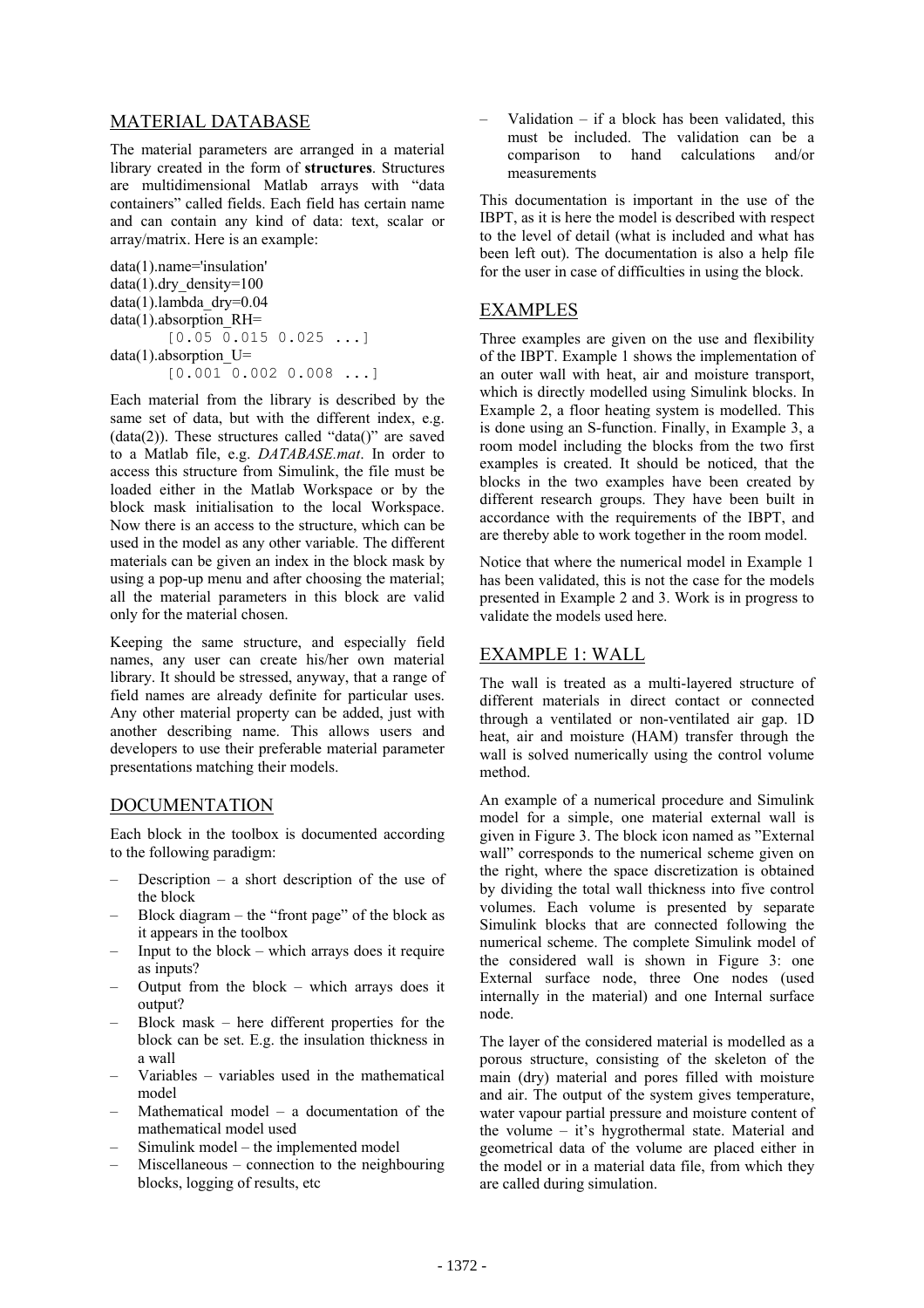

**Figure 3 Model of wall with heat, air and moisture transport** 

External and internal surface nodes describe the surface transfer coefficient between the wall and surrounding air. The model assumes that the external wall surface is exposed to convective heat and moisture exchange with outdoors air, incident solar radiation, long wave radiation, transfer of latent heat, air and rain. Internal wall surface is exposed to convective heat and moisture exchange and transfer of latent heat with inner air, and long wave radiation exchange with other surfaces.

# VALIDATION OF THE WALL MODEL

The HAM wall block is validated through the intermodel comparison performed within the HAMSTAD project, which was initiated in order to develop a platform for assessment of computational modelling of HAM transport mechanism in building physics. In this project, five benchmark tests were defined. Details are provided in the project report (Hagentoft, 2002b).

Some results for one of the benchmarks, which covers heat, air and moisture transfer, are given in Figure 4. The benchmark deals with an air transfer through a single material layer. Moisture transfer is caused mainly by the airflow through the layer, and by the moisture and temperature gradients across the layer. The left hand side of the layer is vapour tight, but air-open.

Validation of the HAM room model (like the one in Figure 6) with the measurements taken on the real object is the work in process.

# EXAMPLE 2: FLOOR HEATING MODULE

Another approach to creating models in Simulink is to use so-called S-functions. An S-function is "a computer language description of a Simulink Block" (MathWorks, 2002). The S-function can be written in C, C++, Fortran, Matlab or Ada. The advantage of using an S-function is the fast execution, which due to the special syntax can communicate directly with Simulink's equations solvers, much in the same way



**Figure 4 Validation results for the IBPT HAM wall block. Comparison with different solutions**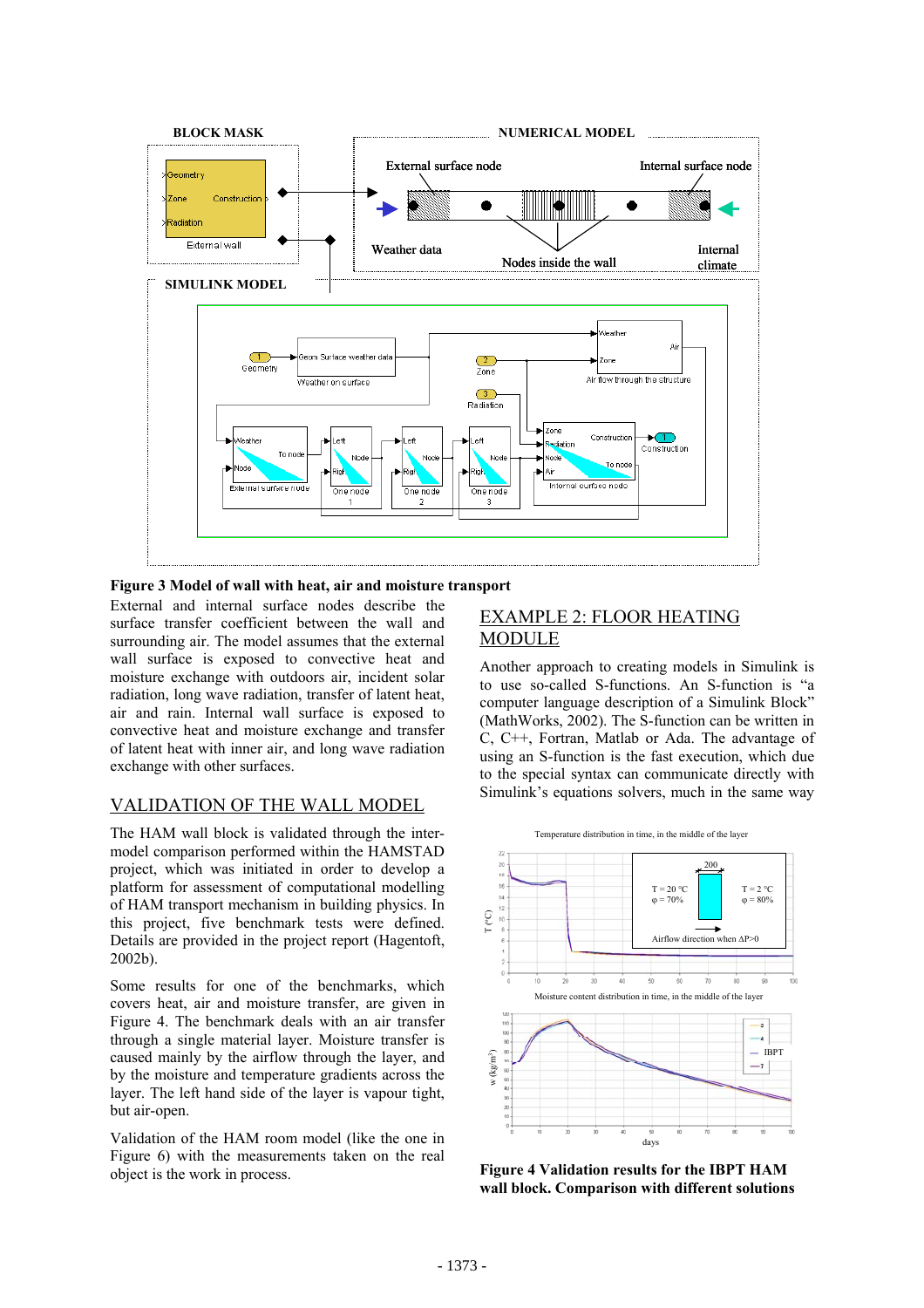

**Figure 5 Floor heating block. The numerical model of the floor heating system is placed in the S-function called 'fhmodule', placed in the middle of the block.** 

as the built-in Simulink blocks do.

A section of the floor around a floor heating pipe has been modelled and implemented into an S-function. The model is described in detail in Weitzmann (2002), and in Weitzmann et al (2002), where the same model was used in the form of a Matlab mfunction.

The implementation of the floor heating module includes a two-dimensional finite control volume calculation of the temperature distribution and energy flows in the floor. Notice that in the floor model, the temperature and energy flows are calculated within the model and not by the built-in Simulink solver. However, this is not a problem for Simulink as it only passes the parameters to and from the S-

function and therefore does not have problems accepting the calculated values from the S-function

The model, includes both radiation and convection exchange with the room. The pipe temperature is calculated based on the heat flow through the floor heating pipe boundary. The control system is a simple on-off type based on the room air temperature.

The model of the floor heating block can be seen in Figure 5. The temperature distribution and energy flows are calculated in the block called 'fhmodule', which is the S-function. The block is set to have a discrete sampling time, where, the output from the block is assumed constant between the samples. This approach has been used because a finite control



**Figure 6 Room model with HAM walls and floor with floor heating. The other blocks have been taken directly from the toolbox**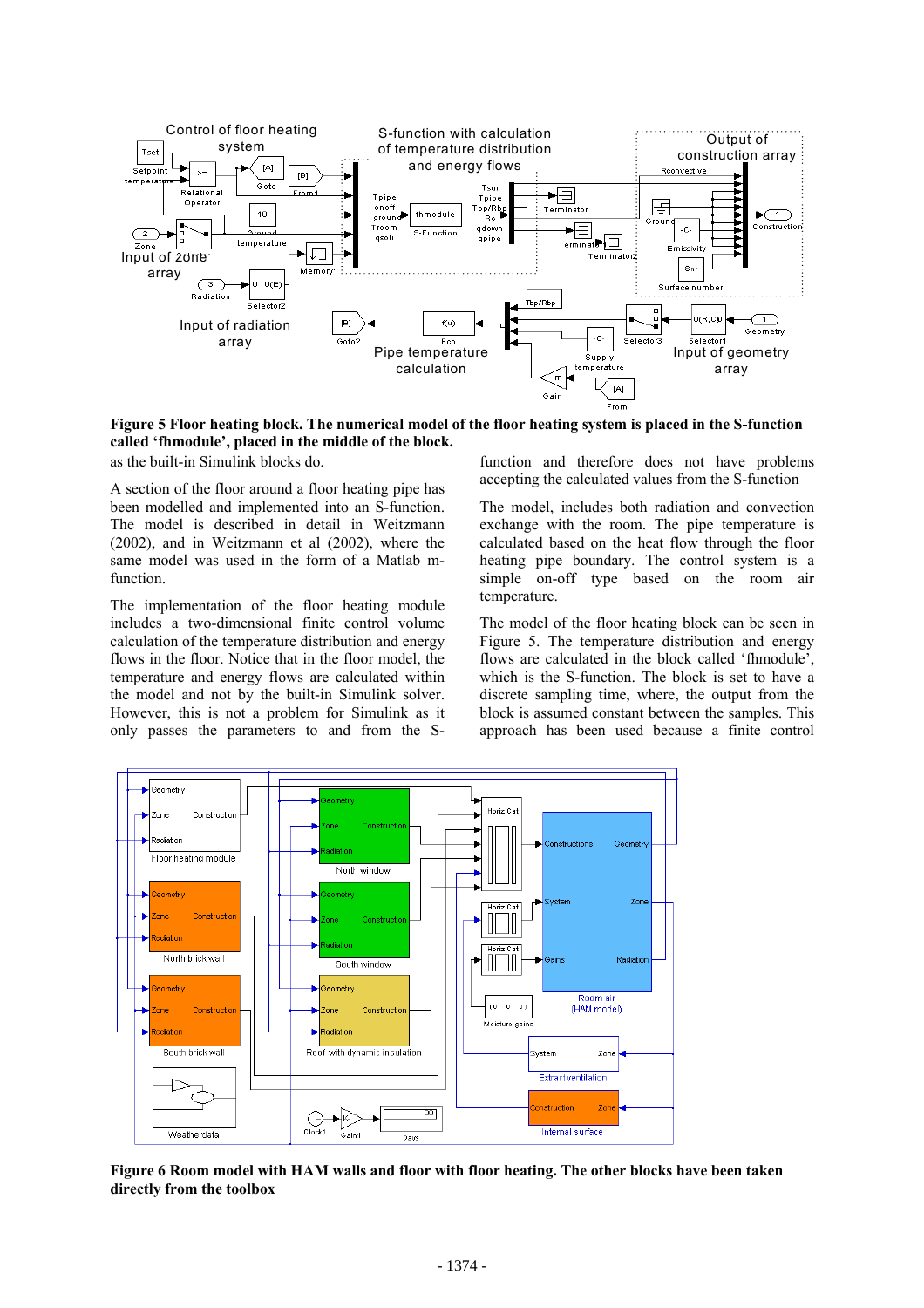volume method requires a fixed discrete timestep. Notice also, how the construction output array is assembled in the upper right of the figure. Here most of the values have been grounded (signal equal to zero). The fact that they have been included is that the other blocks expect a construction array with 11 values.

#### EXAMPLE 3: ENTIRE ROOM MODEL

The two blocks shown so far are used in a complete room model where the remaining blocks have been taken from the toolbox.

The temperature, relative humidity and air pressure of the ventilated space is calculated accounting for the heat and moisture gains through the building envelope, internal sources and HVAC equipment placed in the space. All geometrical data like areas, orientations and tilts of the attached construction elements are given as input to the room air block.

The room model assumes well mixed air (one air node), and calculates long wave radiation between the internal surfaces.

The room air model, the constructions and HVAC equipment are represented by different Simulink block models, shown in Figure 6. The number of attached elements is not limited, as well as the number of additional zones. Structural details, materials, meteorological data and applied equipment are designed in such details to represent the reality in a credible way.

Some of the results from this simulation are presented in Figure 7. They illustrate the sensitivity of the model regarding the surrounding and working conditions.

#### **CONCLUSION**

In this paper, the International Building Physics Toolbox is presented and a few examples of the usability are shown.

The modular approach together with the definition of the communication arrays gives a versatile and easyto-use environment for creating building physics models. The toolbox is open source and the blocks that make up the modelling elements are freely available from the website www.ibpt.org. Therefore, there is no need to start over when creating models. Also, anyone is free to contribute their models, as long as they are in compliance with the requirements concerning data exchange and documentation.

So far, the IBPT only contains fairly simple models containing only heat transfer. But as shown in the paper, more advanced models including air and moisture and building integrated heating systems can also be included. Furthermore, there are many different ways of modelling the blocks in the toolbox. In the paper, two were shown: One using only the graphical environment of Simulink and the other using S-functions. Other possibilities of modelling can be found in Femlab and the other toolboxes available in Matlab. In addition, there is no need to worry about the solver, as Matlab has an extensive list of state-of-the-art ODE-solvers available.

Simulink and Matlab also have many advanced features for post processing of the results from the simulation, as it can be seen from the figures in the text above.

The graphical programming environment is useful for teaching building physics as the interaction between different parts of the model can easily be visualized.



**Figure 7 Results from simulation of the example model**